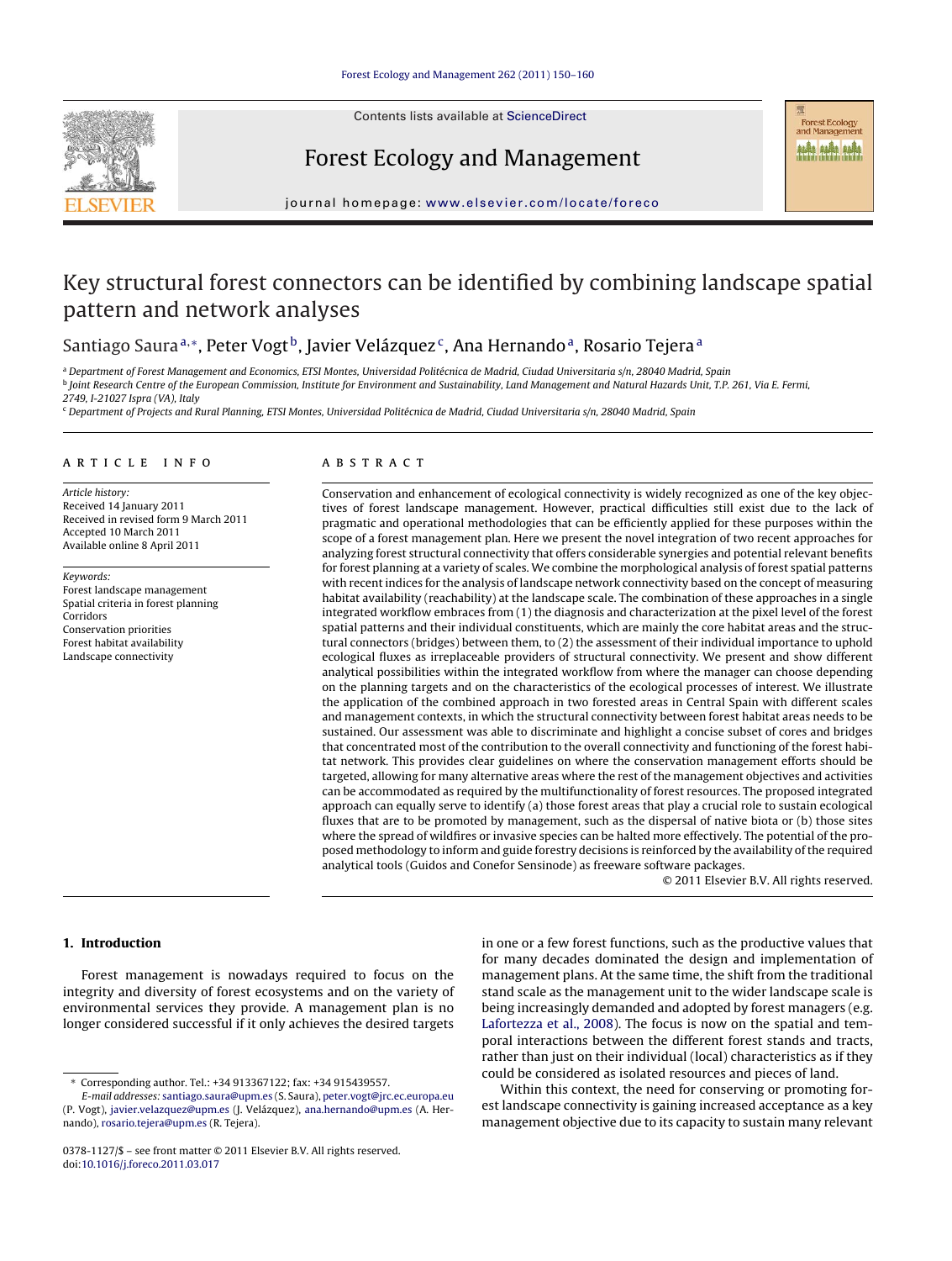<span id="page-1-0"></span>ecological fluxes and interactions in forest ecosystems [\(Forman,](#page-10-0) [1995; Crooks and Sanjayan, 2006; Bailey, 2007\).](#page-10-0) Species dispersal, pollination, and genetic interchanges are some examples of key processes that are dependent on the degree of connectivity in the forest landscape (e.g. [Bailey, 2007; Rosenvald and Lõhmus, 2008;](#page-9-0) [Wang et al., 2010\).](#page-9-0) In addition, maintaining or increasing landscape connectivitymay be one of the best strategies tomitigate the potentially harmful effects of forest habitat fragmentation and climate change. However, in other cases an excessive connectivity may promote the spread of pests, diseases or wildfires; therefore managers are also interested in ways to halt or reduce the expansion of these undesired processes in what refers to the spatial pattern and configuration of forests within the landscape.

While these trends and needs are widely recognized and supported from many international and regional initiatives and regulations, considerable practical difficulties still exist because the methods for accounting for some of these ecosystem or landscape characteristics (e.g. connectivity) are not yet well established or even not really developed in such a way that can be operationally applied by forest managers. In addition, concerns on the quality and scarcity of the data needed to characterize and model some of these spatially and temporally complex processes introduce uncertainty on whether they can be really accounted for effectively in a particular management plan (e.g. [Hodgson et al., 2009\),](#page-10-0) given the usually limited resources that can be allocated for its development. Within the context of landscape connectivity, management decisions are complicated by the fact that connectivity is functional and species-specific; that is, the degree to which a landscape is perceived as connected or not depends on the species that makes use of the existing habitats and even varies within the same species depending on the sex, age and stage of development of the dispersing individuals, on population density and on the temporal scale of the movements being considered, among other factors (e.g. [Dubois](#page-10-0) [et al., 1994; Matthysen, 2005\).](#page-10-0) Managers are usually overwhelmed by this multiplicity and variability of functional perceptions and responses among the numerous species dwelling in a particular forest landscape; in some cases this may even induce them to not take into account any connectivity consideration in their final forest plans. Therefore, an alternative for operational forest planning is focusing on enhancing or maintaining structural connectivity, as a simplified approach that only considers the spatial arrangement of forest habitats without explicit consideration of species-specific traits. This does not mean that the variable dispersal abilities of the different species through the landscape matrix are neglected, but rather that it is assumed that ensuring the physical continuity of the habitat will guarantee connectivity for the less mobile and more fragmentation-sensitive species, and by proxy also for the rest of the species with greater dispersal abilities. While a structural connection does not imply a functional connection [\(Tischendorf](#page-10-0) [and Fahrig, 2000\),](#page-10-0) different types of dispersers indeed require a structural corridor or are benefited by it ([King and With, 2002\).](#page-10-0) In addition, the planning guidelines derived from such structural connectivity approach may also be easier to link to forest and landscape units (e.g. corridors) that can be physically identified in the landscape (in which the management decisions are in fact implemented) and more simply communicated to stakeholders, policy-makers and to the society in general.

We here present the novel integration of two recent approaches for analyzing the connectivity of forest habitat mosaics that offers considerable synergies and potential relevant benefits for forest planning at a variety of scales, contributing to address some of the concerns and limitations that forest managers face when intending to identify key structural connecting elements. These two approaches are (1) the morphological spatial pattern analysis (MSPA) of forest habitats ([Vogt et al., 2007a,b; Soille and Vogt,](#page-10-0) [2009\)](#page-10-0) and (2) recently developed indices for the analysis of landscape network connectivity based on the concept of measuring habitat availability (reachability) at the landscape scale, such as the integral index of connectivity (IIC) and the probability of connectivity (PC) ([Pascual-Hortal and Saura, 2006; Saura and Pascual-Hortal,](#page-10-0) [2007; Saura and Rubio, 2010\).](#page-10-0) MSPA allows classifying the forest landscape at the pixel level and the automated mapping of structural corridors (connecting elements) and other spatial pattern categories, with a feasible processing even at continental scales. MSPA has been used in different parts of the world including the analysis of forest landscape patterns and their changes by the European Commission [\(http://forest.jrc.ec.europa.eu/forest](http://forest.jrc.ec.europa.eu/forest-pattern)pattern, <http://forest.jrc.ec.europa.eu/download/data>) and the United States Department of Agriculture Forest Service [\(http://forestthreats.org/tools/landcover-maps/mspa](http://forestthreats.org/tools/landcover-maps/mspa)). The IIC and PC indices have been developed and are particularly suited to evaluate the contribution of each node (habitat patch) and link (corridor) to the maintenance of network connectivity; that is, they adequately quantify the impact that the removal of a particular forest patch or corridor would have in terms of forest landscape connectivity, as it may result from land use changes or management decisions. IIC and PC have been so far used in a wide array of applications related to connectivity in different parts of the world (see <http://www.conefor.org/applications.html>).

We illustrate the combined approach by applying it in two forested areas in Central Spain with different scales and management contexts, from the strategic planning of an entire province comprising almost 7000 km2 to a management plan for an individual forest land of a few hundred hectares. We present and show the different analytical possibilities within the integrated workflow depending on the characteristics of the ecological fluxes of interest and the management targets and discuss the relevance of such an approach and its variants to inform forest planning. The potential of the proposed methodology to guide forestry decisions is reinforced by the availability of the required analytical tools as freeware software packages, Guidos and Conefor Sensinode, which can be downloaded from <http://forest.jrc.ec.europa.eu/download/software/guidos> and [http://www.conefor.org,](http://www.conefor.org/) respectively.

#### **2. Methods**

### 2.1. Morphological analysis of forest spatial patterns

Morphological spatial pattern analysis (MSPA) can be used to segment a raster forest binary map (i.e. forest vs. non-forest areas) into different and mutually exclusive landscape pattern categories [\(Soille and Vogt, 2009\).](#page-10-0) It allows an automated per pixel classification and description of the geometry, pattern, and connectivity of the forest landscape. This improves the pattern analysis from previous approaches, based on standard landscape configuration metrics that just provide an overall statistic over the entire study area without further indicating at which locations the different types of pattern and fragmentation occur. Moreover, it reliably detects connecting structures, a key feature for the quantification of the importance of the individual forest map elements in a network analysis. The seven basic forest pattern classes provided by MSPA are the following [\(Soille and Vogt, 2009\),](#page-10-0) with a single edge width parameter (s) governing the entire classification process ([Fig. 1\):](#page-2-0)

- Core: core pixels are defined as those forest pixels whose distance to the non-forested areas is greater than the given edge width. Cores will be hereafter considered as the focal habitat area for subsequent analysis. All other forest pixels not corresponding to the core (habitat) areas are assigned to one of the six following remaining pattern classes.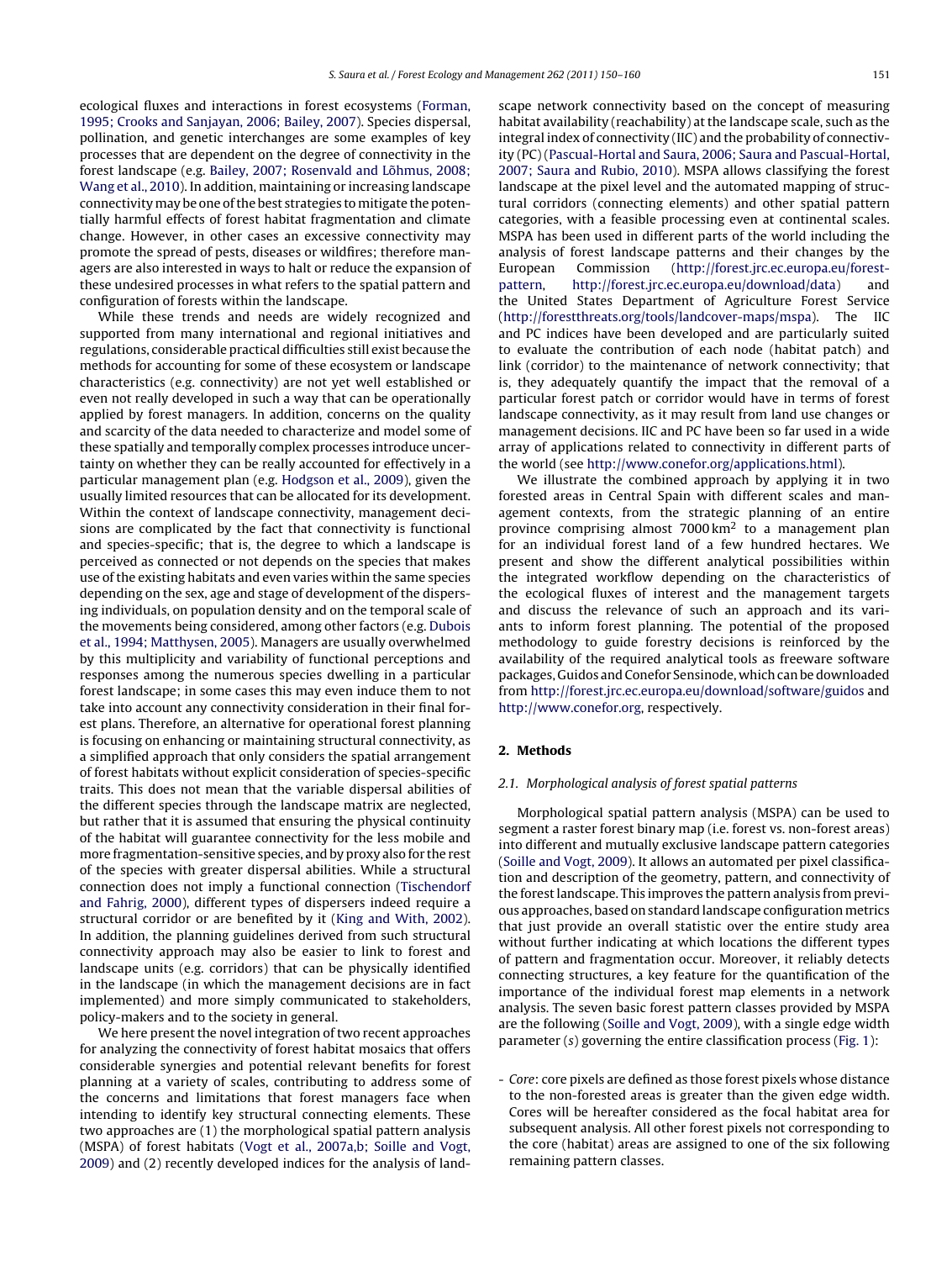<span id="page-2-0"></span>

**Fig. 1.** A simple example to illustrate the process of the proposed forest structural connectivity analysis, from the forest map depicting the distribution of forest areas (A) to the MSPA classes resulting for an edge width of one pixel (B) and the graph representing the structural network as a set of nodes and links (C). The size of the four nodes in (C) is proportional to the amount of core area (attribute) in each node, and their numbers refer to each of the four MSPA identified cores. All the bridges are here assumed to be able to conduct movement between the cores at their ends independently of their length (1), as related to the IIC-steps and PC-infinite scenarios (see Section [2\).](#page-1-0) In this example, only core 2 and bridge 2–3 play a key role as irreplaceable connectivity providers (connector >0) according to the PC-infinite scenario, while in the IIC-steps scenario, in addition to those elements, the other three bridges (1–2, 1–4 and 2–4) also have an important contribution through a positive value of the connector fraction.

- Islet: isolated forest patches that are too small to contain core pixels.
- Bridge: sets of contiguous non-core forest pixels that connect at least two different core areas at their ends. They correspond to structural connectors or corridors that link different forest core habitat areas. Therefore bridges make reachable a higher amount of habitat for those organisms that dwell in any of the two linked cores and that can effectively disperse through these corridors.
- Loop: similar to bridges but with the ends of the element connecting to different parts of the same core area. Therefore their presence does not increase the amount of core habitat that can be reached by a particular organism.
- Edge: a set of forest pixels whose distance to the patch edge is lower than or equal to the given edge width and corresponds to the outer boundary of a core area.
- Perforation: similar to edge but corresponding to the inner boundary of a core area.
- Branch: pixels that do not correspond to any of the previous six categories are classified as branch pixels. They typically correspond to elongated sets of contiguous forest pixels that emanate from a forest area and that do not reach any other forest area at the other end.

The MSPA classification can be conducted with a 4- or 8-neighbourhood rule. In our study we apply the default 8 neighbourhood rule, i.e. two pixels of the same class belong to the same landscape element if they share either one of their sides or vertices.

## 2.2. Connecting elements in the forest landscape network: the connector fraction of the habitat availability (reachability) metrics

From the seven pattern classes provided by MSPA only two of them (cores and bridges) can provide some contribution to the connectivity between the forest habitat areas in the landscape (Fig. 1). The loss of either of these elements can have deleterious effects on forest connectivity, either by affecting (a) structural corridors (bridges) that link two or more core areas or (b) core habitat areas that themselves act as stepping stones between other forest habitat patches that would be otherwise disconnected by the lack of physical continuity of the forest in the landscape in between those patches. The rest of the MSPA classes correspond by definition to elements that are either fully isolated (islets) or that do not allow reaching a new core habitat area different from that from where the potential movement can originate (loops, edges, perforations, branches).

Therefore, the core and bridge classes resulting from the MSPA can be used to build a graph in which cores correspond to the nodes and bridges to the links between those nodes (Fig. 1). This MSPAbased graph allows evaluating how important each of the individual landscape elements is for maintaining structural connectivity in the forest landscape. This can be adequately assessed through metrics of habitat availability (reachability) at the landscape scale, such as IIC and PC. These metrics are based on considering a habitat patch itself (here core area) as a space where connectivity exists (with more connected area the bigger the patch is) and on integrating the connected area existing within the patches (intrapatch connectivity) with the area made available by (reachable through) the connections (here bridges) with other habitat patches in the landscape (interpatch connectivity) [\(Pascual-Hortal and Saura, 2006;](#page-10-0) [Saura and Pascual-Hortal, 2007; Saura and Rubio, 2010\).](#page-10-0) The main difference between IIC and PC is that the first metric is based on a binary connection model (unweighted graphs), where two particular patches are either directly connected or not (there is no intermediate modulation of the strength, quality or frequency of use of that connection), while PC relies on a more detailed probabilistic connection model (weighted graphs) where a certain probability of direct dispersal  $(p_{ii})$  characterizes the links between nodes i and j in the graph. The overall degree of connectivity of a forest landscape can be evaluated through the IIC or PC values or through the related Equivalent Connected Area (ECA) index. ECA is defined as the size that a single forest habitat patch (maximally connected) should have in order to provide the same value of IIC or PC than the actual forest habitat pattern in the landscape ([Saura et al.,](#page-10-0) [2011\).](#page-10-0) ECA is simply calculated as the square root of the numerator of IIC or PC. ECA is in general preferable to IIC or PC as a summary of overall connectivity because it has area units, it is easier to interpret and has a more usable range of variation ([Saura et al., 2011\).](#page-10-0) The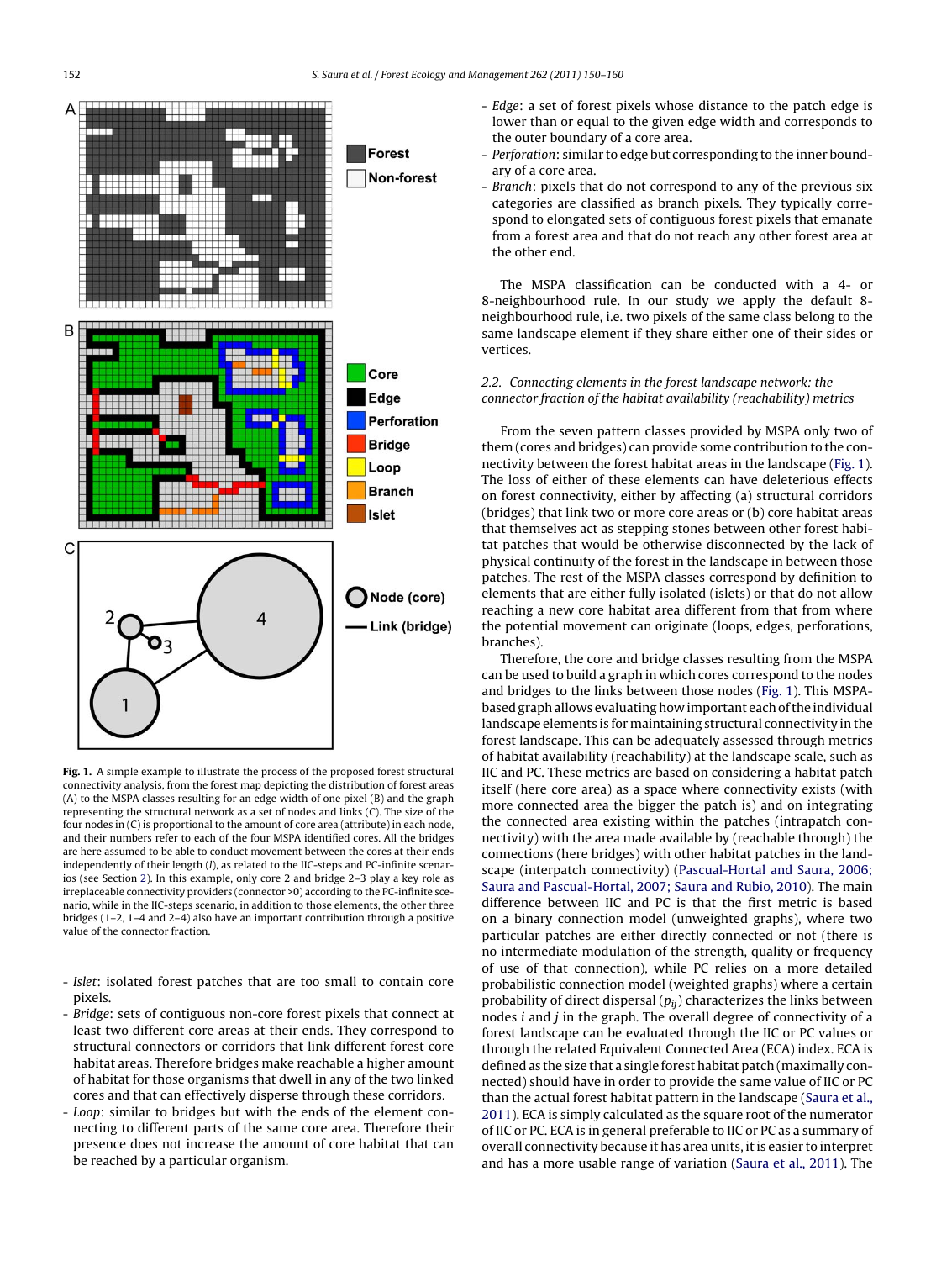importance of a particular core area or bridge for the maintenance of forest structural connectivity can be quantified as the relative decrease (%) in the overall connectivity index value caused by the removal of that element from the landscape (dIIC or dPC, depending on the selected metric). As shown by [Saura and Rubio \(2010\)](#page-10-0) the dIIC or dPC importance values for each landscape element can be partitioned into three fractions that quantify the different ways in which that landscape can contribute to habitat connectivity and availability in the landscape:

 $dIIC = dIICintra + dIICflux + dIICconnector$ 

## $dPC = dP C$ intra + dPCflux + dPCconnector

The intra fraction corresponds to the amount of connected area within the patch (intrapatch connectivity) and the flux fraction estimates the potential amount of dispersal flux expected to depart or to arrive to a particular habitat patch (i.e. it measures how well connected is a particular habitat patch to the rest of the habitat areas in the landscape). In this study we will hereafter focus on the connector fraction, which quantifies the degree to which a particular landscape element acts as a connecting element or stepping stone between other forest habitat areas in the landscape ([Saura](#page-10-0) [and Rubio, 2010\).](#page-10-0) The computation of the connector fraction for a particular element is independent of the area or other attributes of that element; it only takes into account its topological position in the landscape network and the characteristics of the rest of the forest habitat areas that are being connected through that element, in accordance with the habitat availability concept ([Saura and Rubio,](#page-10-0) [2010\).](#page-10-0) This avoids the tendency of some indices or fractions of just assigning a higher connectivity value to the biggest habitat patches in the landscape, as has been reported for some network configurations and dispersal distances ([Ferrari et al., 2007; Saura and Rubio,](#page-10-0) [2010\).](#page-10-0) While habitat patches (here core areas) can contribute to the total dIIC or dPC through any of these three fractions, the structural corridors (here bridges) can only uphold habitat connectivity and availability through the connector fraction. dIICconnector or dPCconnector measure in the same way and with the same units the value of habitat patches and linkages (cores and bridges) as connectivity providers, which can be directly compared within an integrated analytical framework ([Saura and Rubio, 2010\).](#page-10-0)

## 2.3. Building a graph from the MSPA results and analyzing network connectivity: four variants with a common analytical background

We used two different network models of the forest landscape, unweighted and weighted graphs, as related respectively to the IIC and PC metrics and particular cases of them. From these models we evaluated connectivity according to four different scenarios regarding the movement abilities and dispersal behavior of the analyzed focal species or ecological processes and related assumptions. In all the cases, the total amount of core area in each node was used as the attribute of the nodes when computing the overall indices values and the corresponding connector fraction. In all the cases, the species movements or ecological flows were only considered possible to occur through forest areas. Therefore we focused our analyses on a structural connectivity perspective and the physical continuity of the forest areas. The four different scenarios were the following:

(1) IIC-distance: Unweighted forest network with movement through bridges limited by distance and the importance of individual elements quantified through dIICconnector. In this case, the focal species or ecological flows are considered only able to move a certain distance d outside the core areas through existing bridges. That is, if the length l that needs to be traversed to get directly from core  $i$  to core  $j$  (without passing by any other core area) through a particular bridge k (that contacts at its ends with  $i$  and  $j$ ) is larger than  $d$ , then that structural corridor  $k$  will not be effective at conducting organisms or flows from  $i$  to  $j$ (although those flows might be possible through other pathways not involving  $k$  but passing through other intermediate bridges or core areas different from *i* and *j*). Whenever  $l < d$ , the direct movement between  $i$  and  $j$  is assessed as equally (and fully) possible (a link between  $i$  and  $j$  exists in the graph), while when  $l > d$ , no link or possibility for movement exists. This corresponds to a binary connection model as described earlier. In this scenario IIC will take into account the number of movement steps (links) needed to get from one core patch to the other through the shortest available pathway, with the degree of connectivity decreasing as that number gets larger ([Pascual-Hortal](#page-10-0) [and Saura, 2006\).](#page-10-0)

- (2) IIC-steps: Unweighted forest habitat network with all bridges being considered effective to conduct movement and with the importance of individual elements quantified through dIICconnector. This is similar to the previous scenario (can be thought of as a particular case of it) but where all the existing bridges are usable for direct movement between the two cores that they structurally connect at their ends. This will occur when the maximum length *l* that needs to be traversed through any of the bridges is smaller than the movement ability of the species or ecological flows (d) through these corridors. Here IIC will take into account the number of movement steps in the shortest path between cores in the same way than in the previous case, but now with all the MSPA bridges supporting successful movement. While IIC-distance requires calculating l for all bridges, IIC-steps is simpler to assess because it only requires identifying which cores are structurally connected by bridges.
- (3) PC-distance: Weighted forest habitat network with movement through bridges limited by distance and the importance of individual elements quantified through dPCconnector. This is similar to the IIC-distance case, but instead of sharply considering bridges as fully effective connectors or not depending on whether *l* is smaller or larger than *d*, each bridge contacting two cores  $i$  and  $j$  is characterized by a certain probability of direct dispersal between them  $(p_{ij})$  that is used for the computation of the maximum product probability paths and the resultant PC and dPCconnector values ([Saura and Pascual-Hortal, 2007;](#page-10-0) [Saura and Rubio, 2010\).](#page-10-0) Therefore, we here adopt a probabilistic connection model where every bridge corresponds to a link in the graph and has an associated  $p_{ij}$  value (even if in some cases  $p_{ij}$  may be very close to zero for very long bridges and species with low mobility). The  $p_{ij}$  values were computed through a negative exponential function of the length l that needs to be traversed between  $i$  and  $j$  through existing bridges. To allow comparability of the PC-distance results with those of the IICdistance scenario, the constant  $k$  that determines the decay rate of the negative exponential function was set to  $k = 1/d$ . In this way, the mean dispersal distance in the probabilistic model resulting from this negative exponential coincides with the threshold distance d used in the binary connection model.
- (4) PC-infinite: Forest habitat network in which movement through bridges is considered as completely feasible with the maximum probability independent of the distance that needs to be traversed through those bridges to get from one core to another. The importance of individual elements is quantified through dPCconnector. This is a particular extreme case of the previous PC-distance scenario in which the movement abilities through bridges are so large (in a given temporal horizon) that the maximum direct dispersal probability  $p_{ii}$  = 1 is assigned to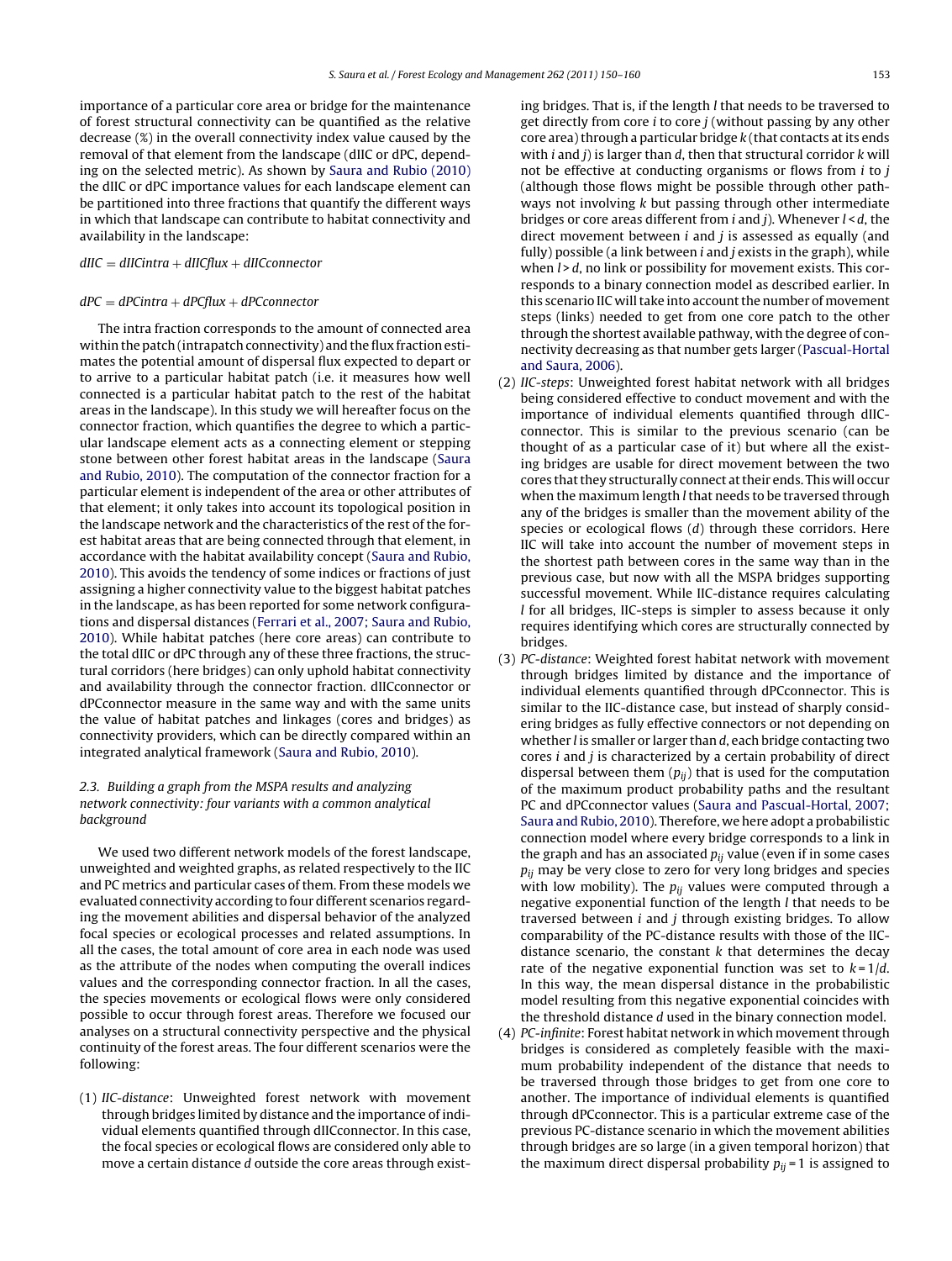all bridges (links). The difference with IIC-steps is that in this case, the number of required movement steps will not reduce the degree of connectivity assessed; a maximum degree of connectivity will be assigned when a pathway through bridges exists between any pair of core areas, no matter how long that available pathway might be or how many intermediate steps it might comprise (see the results for the IIC-steps and PC-infinite scenario in the example of [Fig. 1\).](#page-2-0) In other words, the maximum connectivity will be assigned by PC-infinite if all the core patches belong to the same (single) network component (where a component is defined as a set of patches that can be reached from each other through the available structural connectors; no movement is possible between patches belonging to different components). In this scenario, an individual link or core forest area will only have some value as a connectivity provider when its loss breaks up the forest network into a larger number of fully isolated structural components [\(Fig. 1\).](#page-2-0) If the element loss causes an increase in the distance that needs to be traversed to get between some habitat areas, this will not have any impact in PC-infinite and that element will be regarded as unimportant for connectivity maintenance. In this case, the overall value of the PC index for a particular landscape would provide the same result as the landscape coincidence probability (LCP) and the related C index as discussed in [Saura \(2010\).](#page-10-0)

For the IIC-distance and PC-distance scenarios, we considered the length l that needs to be traversed through existing structural connectors to move between each pair of cores. This l does not equal the bridge area or length or the Euclidean (straight line) distance between cores because bridges can have some width and sinuosity and because the same bridge can connect several cores, with only a section of it being used to get from one core to another. This length l was calculated as the effective (least-cost) distance between cores through a landscape matrix where bridges presented a resistance value of one unit and the rest of the landscape was treated as fully inhospitable for movement. Least cost calculations were performed through the PathMatrix extension ([Ray, 2005\) f](#page-10-0)or ArcView 3.x. The results from PathMatrix can be directly used as an input for the Conefor Sensinode (connection file) when the format result option selected in PathMatrix is the Isolation by Distance (IDB) format. The only change required to that IDB file as produced by PathMatrix is to remove the first line of text ("geographical distance"). The IICdistance and PC-distance scenarios were evaluated under different dispersal distance d values covering the range of bridge lengths in each of the study areas.

For each scenario, we evaluated the overall degree of forest structural connectivity (as measured by ECA for either IIC or PC), and the individual impact of losing each of the cores and of losing all the bridges connecting two particular cores (as evaluated through dIICconnector or dPCconnector). As complementary information, we also calculated the number of structural components in each of the networks and identified the cores and bridges belonging to each of them. All the calculations were performed through a new version (2.5) of the Conefor Sensinode software package [\(Saura and](#page-10-0) [Torné, 2009\).](#page-10-0)

#### **3. Study areas and spatial data**

#### 3.1. Forests in the province of Segovia

The province of Segovia ( $6949 \text{ km}^2$ ) is located in Central Spain and belongs to the region of Castilla y Léon [\(Fig. 2\).](#page-5-0) Most of the territory of Segovia is dominated by arable lands (61%), with 31% of the province covered by forests. The main forest tree species (ordered by the total area they cover in the province) are Pinus pinaster, Quercus ilex, Pinus sylvestris, Quercus pyrenaica and Pinus

pinea. An important part of Segovia (26% of its territory) is included within the Natura 2000 European network of protected areas.

For this study, we considered the forest areas in Segovia as mapped in the raster version of the Corine Land Cover dataset for 2006 with a pixel size of 100 m. We jointly considered Corine classes 3.1, 3.2 and 3.3, respectively corresponding to broadleaved forest, coniferous forest and mixed forest, for the connectivity analyses. An edge width of 3 pixels (300 m) was used for the MSPA, which is the width being used in the fragmentation and spatial pattern analyses in the biodiversity assessments at the scale of the Spanish provinces within the Third Spanish National Forest inventory [\(Ministerio de Medio Ambiente, 1997–2007\).](#page-10-0)

#### 3.2. The public forested land Dehesa Boyal

Dehesa Boyal is a public forested land located in the Sierra de Gredos, within the Spanish region of Castilla y León ([Fig. 2\).](#page-5-0) This forest territory (hereafter shortened as Boyal) has a total area of 815 ha and is included in the Natura 2000 network as part of the Special Protected Area Pinares del bajo Alberche. The forest habitats present in Boyal are Quercus pyrenaica and Quercus ilex forests, as further described in [Hernando et al. \(2010a\).](#page-10-0) These habitats are listed in Annex I of the Habitats Directive, by which European Member States are required to establish the necessary conservation measures and management plans that will ensure their favorable conservation status (Article 1.e).

A QuickBird scene covering the study area was used for mapping the Quercus pyrenaica and Quercus ilex forest habitats, which were later jointly considered as the focal forest area for the connectivity analyses. This scene was acquired on the 5th of August of 2005, with three visible and one near-infrared spectral bands, an 11-bit radiometric resolution and a spatial resolution of 2.44 m. The habitats were classified through the object-based image approach in the eCognition software. For this purpose, multi-scale levels, ancillary data, and class-related features were combined with the Quickbird imagery. The overall classification accuracy was 86.3%, and the Kappa statistic was 0.84. Further details are provided in [Hernando](#page-10-0) [et al. \(2010b\).](#page-10-0)

Both Quercus pyrenaica and Quercus ilex have traditionally been pruned and felled to provide firewood and cattle forage, with clear-cuts applied every 12–20 years. Nowadays firewood is more rarely extracted but the most common activity is livestock rearing with native pasture (silvopastoral system), as further described by [Hernando et al. \(2010a\).](#page-10-0)

For the MSPA, an edge width of 4 pixels was set, corresponding to approximately 10 m. This width is adequate to capture the edge effect on the saproxylic stag beetle Lucanus cervus, which is an endangered species registered in the second appendix of the Habitats Directive of the European Union from 1992 and that in Boyal presents the southernmost part of its distribution in Europe [\(Ministerio de Medio Ambiente, 2006\).](#page-10-0) Stag beetles have a limited colonization capacity and an excessive fragmentation of its natural habitats is considered among the major threats for its conservation [\(Ministerio de Medio Ambiente, 2006\).](#page-10-0) However, this species is associated with cavities in trees, dead trunks, stumps, and decaying wood. It therefore needs from these structural elements both in the forest cores and in the connecting elements to make them usable and effective for conducting the dispersal movements.

## **4. Results and discussion**

### 4.1. Pattern of core habitat areas and bridges and overall connectivity in the study areas

In Segovia, 35% of the forest area corresponded to core habitat (that covered a total of 53,070 ha) and 12% to bridges, with 282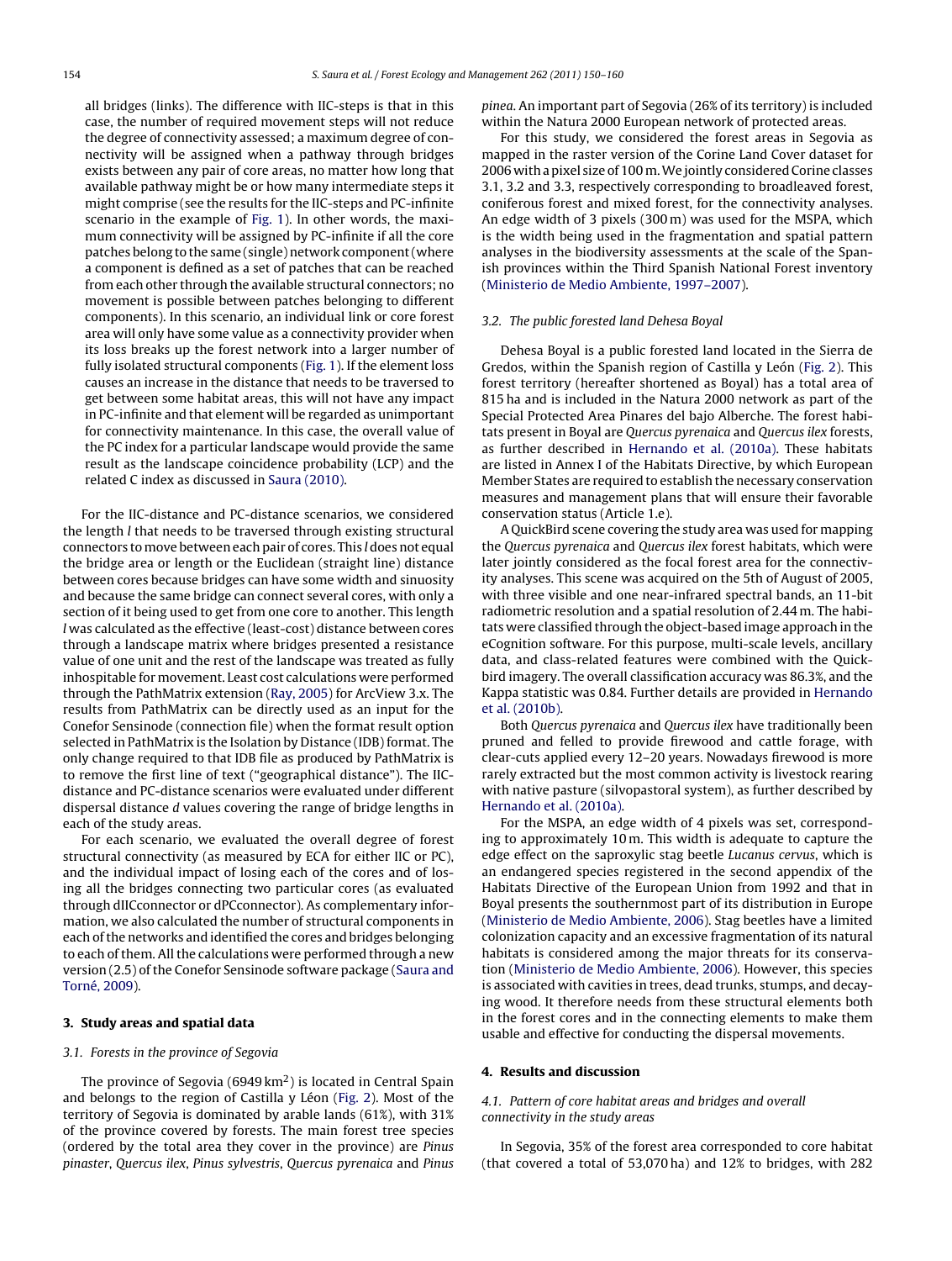<span id="page-5-0"></span>

**Fig. 2.** Location of the two analyzed study areas in Central Spain, corresponding to the Province of Segovia and to the public forest land "Dehesal Boyal". Both provinces are within the region of Castilla y León and adjacent to the region of Madrid.

| <b>Table 1</b> |                                                                                                                     |
|----------------|---------------------------------------------------------------------------------------------------------------------|
|                | Percentage of forest area and number of elements corresponding to each of the MSPA classes in Segovia and in Boyal. |

| MSPA class    | Segovia         |                    | Boyal           |                    |  |
|---------------|-----------------|--------------------|-----------------|--------------------|--|
|               | Forest area (%) | Number of elements | Forest area (%) | Number of elements |  |
| Core          | 35.21           | 282                | 70.73           | 161                |  |
| Islet         | 6.56            | 236                | 0.91            | 163                |  |
| <b>Bridge</b> | 12.45           | 149                | 3.44            | 131                |  |
| Loop          | 2.81            | 60                 | 1.71            | 124                |  |
| Edge          | 28.95           | 512                | 13.96           | 664                |  |
| Perforation   | 0.44            | b                  | 4.89            | 166                |  |
| Branch        | 13.58           | 1808               | 4.36            | 3560               |  |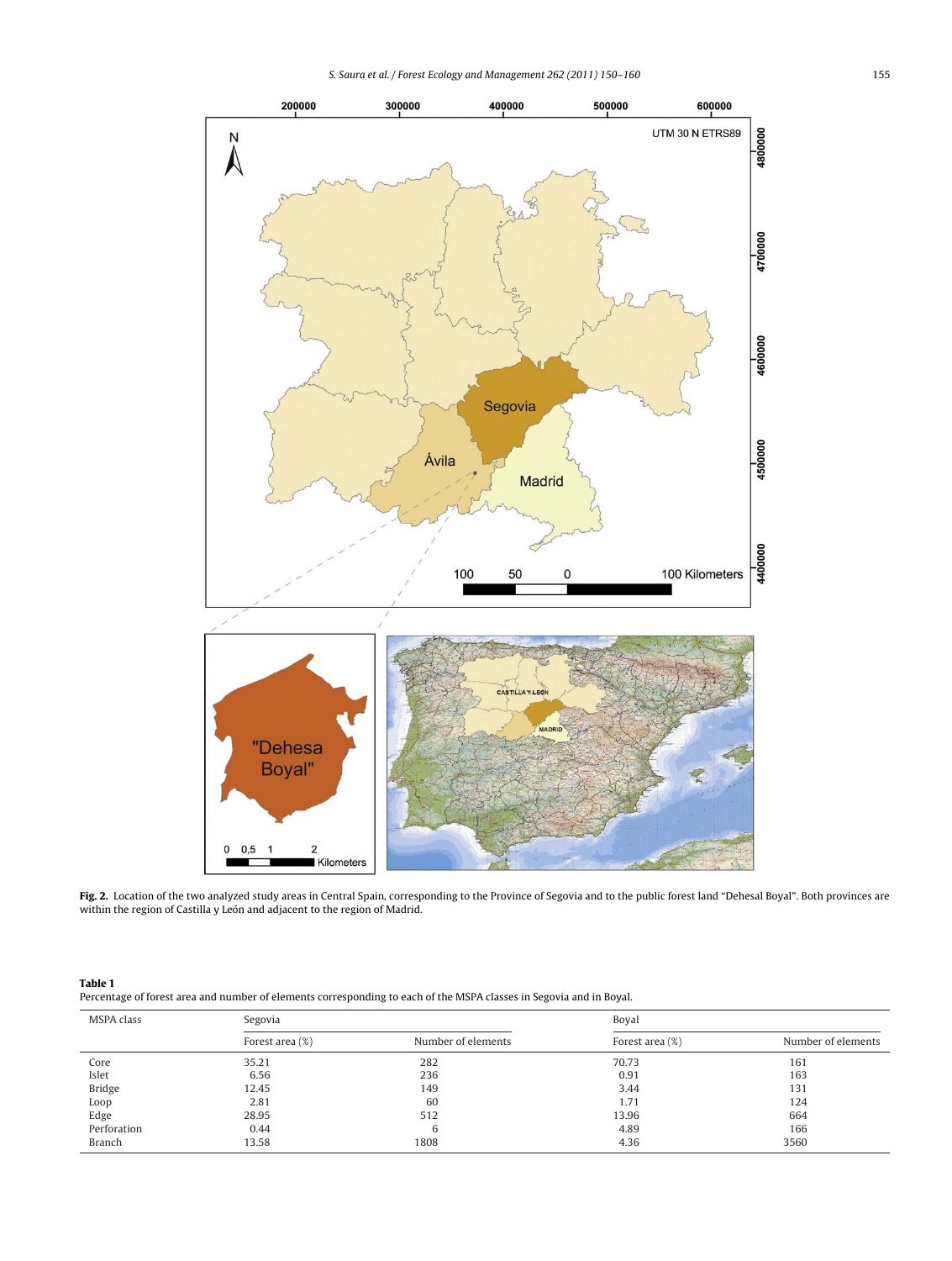<span id="page-6-0"></span>

Fig. 3. Distribution of forest cores and bridges in the province of Segovia. The seven cores and seven bridges with the highest importance for maintaining structural forest connectivity (average value of the connector fraction for all the scenarios) are highlighted. The distribution of Natura 2000 sites is also shown.

core patches and 149 structural connectors [\(Table 1](#page-5-0) and Fig. 3). In Boyal 71% of the total forest area was classified by MSPA as core habitat (300.27 ha) and above 3% as structural corridors, with 161 cores and 131 bridges ([Table 1](#page-5-0) and Fig. 4). The rest of the forest in both areas corresponded to MSPA classes that do not contribute to structural connectivity as considered in this study. The length that needed to be traversed between two directly connected cores trough a bridge (l) ranged from 241 to 10,398 m (with an average of 2078 m) in Segovia and from 6 to 236 m (average 50 m) in Boyal.

The much higher core area proportion in Boyal was due to the smaller edge width (s) used in the MSPA analysis compared to Segovia (corresponding to 10 and 300 m, respectively) as related to the different scale and management context in each of the study areas. In addition, the forest pattern in the province of Segovia was more fragmented as this study area comprises a much larger extent and land cover heterogeneity (including non-wooded lands) than the Boyal forest land ([Figs. 2–4\).](#page-5-0)

This difference between the two study areas was very pronounced when structural connectivity was analyzed by considering the role of bridges as connectivity providers: in the most optimistic corridor dispersal scenario (PC-infinite) the ratio between the ECA (equivalent connected core area) and the total forest core habitat area was 99.4% for Boyal and only 37.5% for Segovia. These ratio values are different for the other scenarios but still much higher in Boyal than in Segovia (compare the ECA values in [Tables 2 and 3](#page-7-0) with the total core area in each study area as reported above). The bridges in Boyal allowed joining in a single component almost all the forest core habitat (there were 25 other components but these comprised only a tiny proportion of the total core area), while in Segovia the existing bridges still left the core habitat divided into 85 isolated components, with the largest one representing only 28% of the total core area.

Bridges were more numerous in Segovia than in Boyal [\(Table 1\),](#page-5-0) but the number of connections (links) between different habitat patches is a bad indicator of the degree of connectivity, as noted by



**Fig. 4.** Distribution of forest cores and bridges in the Dehesa Boyal forest land. The three cores and three bridges with the highest importance for maintaining structural forest connectivity (average value of the connector fraction for all the scenarios) are highlighted.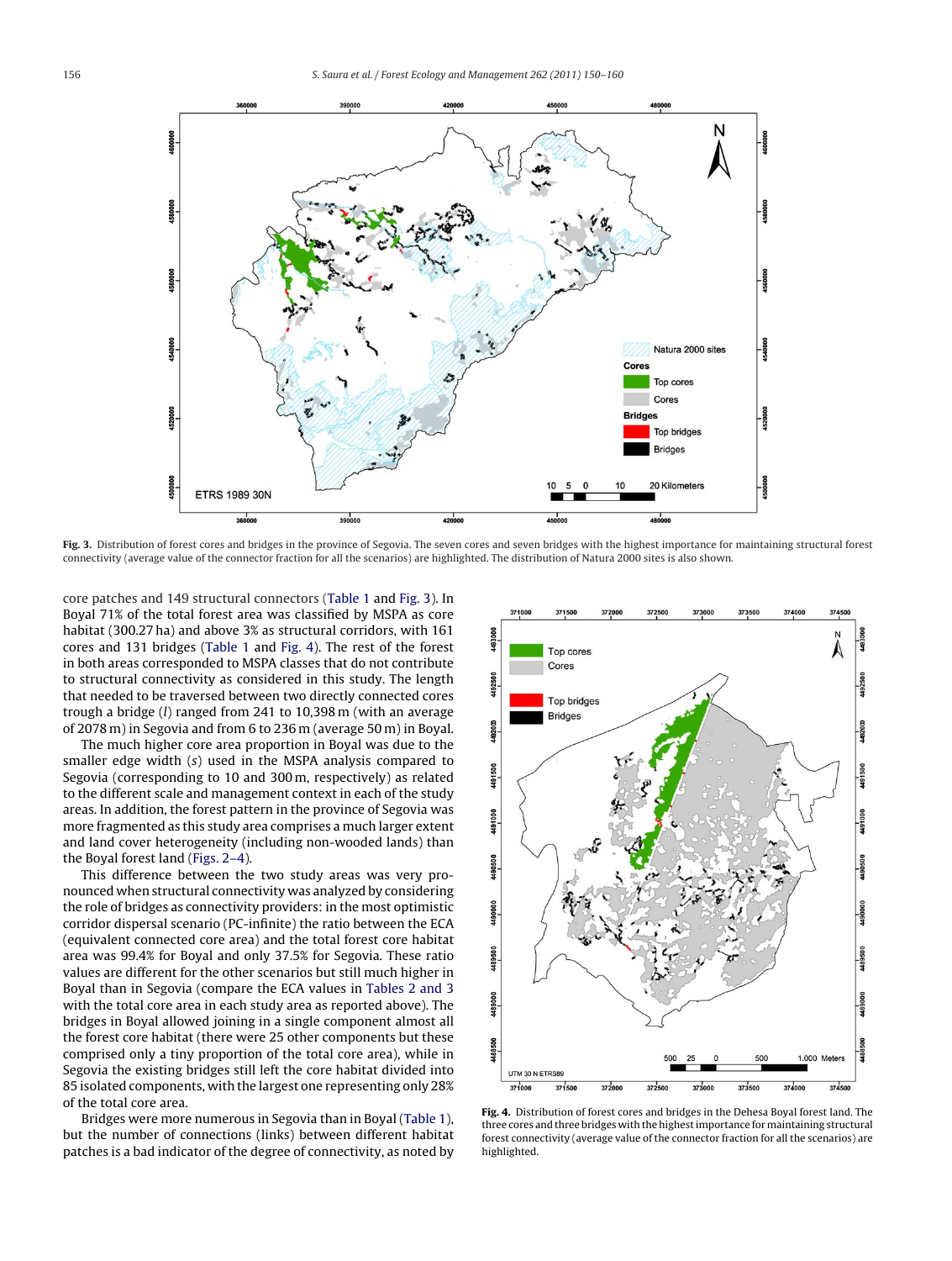#### <span id="page-7-0"></span>**Table 2**

Maximum and sum of the dIICconnector or dPCconnector values for all the cores and bridges and Equivalent Connected Core Area (ECA) values for the different forest network connectivity scenarios in the province of Segovia. For IIC-distance and PC-distance results are shown for different dispersal distances (d) representative of the range of variation in bridge length (l) and capturing the variability of the metric response in the province.

|                                  | ECA(ha) | Core importance (connector (%)) |       | Bridge importance (connector (%)) |       |
|----------------------------------|---------|---------------------------------|-------|-----------------------------------|-------|
|                                  |         | Maximum                         | Sum   | Maximum                           | Sum   |
| IIC-distance $d = 1000$ m        | 12.786  | 0.60                            | 1.13  | 6.06                              | 10.83 |
| IIC-distance $d = 1500$ m        | 13,582  | 7.22                            | 15.77 | 7.23                              | 25.58 |
| IIC-distance $d = 2000$ m        | 14.411  | 6.90                            | 25.82 | 8.14                              | 38.49 |
| IIC-distance $d = 3000$ m        | 14.954  | 2.85                            | 15.05 | 8.14                              | 29.40 |
| IIC-distance $d = 10.000$ m      | 15.523  | 3.25                            | 17.98 | 8.52                              | 31.12 |
| IIC-steps                        | 15.532  | 3.24                            | 17.73 | 8.51                              | 30.29 |
| PC-distance $d = 1000 \text{ m}$ | 13.231  | 0.91                            | 3.52  | 5.05                              | 15.88 |
| PC-distance $d = 1500$ m         | 13.945  | 1.31                            | 6.93  | 6.68                              | 22.72 |
| PC-distance $d = 2000$ m         | 14.542  | 1.44                            | 10.24 | 7.82                              | 27.19 |
| PC-distance $d = 3000$ m         | 15.451  | 2.33                            | 15.80 | 9.45                              | 32.45 |
| PC-distance $d = 10.000$ m       | 17.872  | 6.08                            | 31.79 | 13.63                             | 40.69 |
| PC-infinite                      | 19.915  | 9.19                            | 45.59 | 16.67                             | 42.36 |

[Pascual-Hortal and Saura \(2006\). I](#page-10-0)ndeed, the fragmentation process has to progress considerably in order to produce a large number of separated patches and therefore allow for the possibility of more numerous bridges to exist between them. No bridges would exist in the maximum connectivity case where all the habitat is located in a single large core habitat patch.

## 4.2. Contribution of individual cores and bridges to structural forest connectivity: how many of them are really irreplaceable and crucial to uphold ecological fluxes?

Bridges had a considerably more prominent role as structural connectivity providers than cores in both study areas, as shown by the higher maximum and summed values of dIICconnector and dPCconnector (Tables 2 and 3). The number of elements with a positive value of the connector fraction was also higher for bridges (e.g. 43% and 32% respectively in Segovia and Boyal for the PC-infinite scenario) than for cores (17% and 11% for the same scenario, as reported above).While bridges are by definition centrally located in the sense that they contact with at least two different habitat areas at their ends, some of the cores may be situated in the periphery of the forest network and therefore be useless as stepping stones that allow gaining access to other core habitat areas.

Even with these differences, our results show that most of the cores and bridges did not play an effective role as irreplaceable connectivity providers in the study areas (as evaluated by dIICconnector or dPCconnector). Moreover, the distribution of the connector values among the forest elements that effectively contributed through this fraction was very uneven. In fact, most of the total connecting role (sum of the dIICconnector or dPCconnector

values for all the elements of a particular type in each study area) was accounted for in just a few key cores or bridges in all the scenarios; for example, in the IIC-steps scenario only the two top cores and four top bridges accounted for more than the half of the total sum of connector values in Segovia for each of these two types of landscape elements, while the same was true for only two cores and the single most important bridge in Boyal (similar results were found for the other scenarios).

Indeed, a particular patch may have quite a central location in the landscape network (being located in between other core areas), but still be of low importance for the conservation of structural connectivity (as indicated by dIICconnector or dPCconnector) because many other cores or bridges may be able to compensate for its loss. If the rest of the available paths in the remnant network are almost as favorable for movement as those that were facilitated by the presence of a particular element in the intact habitat mosaic, such an element cannot be considered critical as an irreplaceable connectivity provider in the forest landscape ([Bodin and Saura, 2010\).](#page-9-0) In addition, even for those elements whose loss cannot be compensated by others, the final importance can vary largely depending on the size of the habitat units that get disconnected (either fully or partially) from the rest of the core forest; if only a minor habitat piece is affected, that core or bridge will be considered as well of low importance according to dIICconnector or dPCconnector even when it might be the only existing connector for that small amount of habitat.

The high discriminatory power of the connector fraction here reported can be considered as a desirable and useful feature that allows highlighting a concise subset of cores and bridges that can be regarded as particularly important for the functioning of the over-

#### **Table 3**

Maximum and sum of the dIICconnector or dPCconnector values for all the cores and bridges and Equivalent Connected core Area (ECA) values for the different forest network connectivity scenarios in the Boyal forest land. For IIC-distance and PC-distance results are shown for different dispersal distances (d) representative of the range of variation in bridge length (l) and capturing the variability of the metric response in the study area.

|                          | ECA(ha) | Core importance (connector (%)) |       | Bridge importance (connector (%)) |       |
|--------------------------|---------|---------------------------------|-------|-----------------------------------|-------|
|                          |         | Maximum                         | Sum   | Maximum                           | Sum   |
| IIC-distance $d = 50$ m  | 245.51  | 0.28                            | 0.44  | 9.63                              | 11.40 |
| IIC-distance $d = 75$ m  | 254.53  | 4.13                            | 18.08 | 13.26                             | 28.33 |
| IIC-distance $d = 100$ m | 254.55  | 4.14                            | 16.06 | 13.28                             | 27.84 |
| IIC-distance $d = 200$ m | 256.13  | 4.14                            | 12.42 | 13.23                             | 24.37 |
| IIC-distance $d = 500$ m | 256.79  | 4.13                            | 12.66 | 13.21                             | 24.74 |
| IIC-steps                | 256.79  | 4.13                            | 12.66 | 13.21                             | 24.74 |
| PC-distance $d = 50$ m   | 252.46  | 1.28                            | 2.52  | 13.51                             | 18.08 |
| PC-distance $d = 75$ m   | 258.18  | 2.69                            | 5.59  | 16.11                             | 23.09 |
| PC-distance $d = 100$ m  | 262.51  | 3.92                            | 8.67  | 17.86                             | 27.00 |
| PC-distance $d = 200$ m  | 273.44  | 6.88                            | 17.67 | 21.31                             | 36.06 |
| PC-distance $d = 500$ m  | 285.59  | 9.53                            | 27.72 | 23.93                             | 44.20 |
| PC-infinite              | 298.49  | 11.70                           | 37.44 | 25.87                             | 50.94 |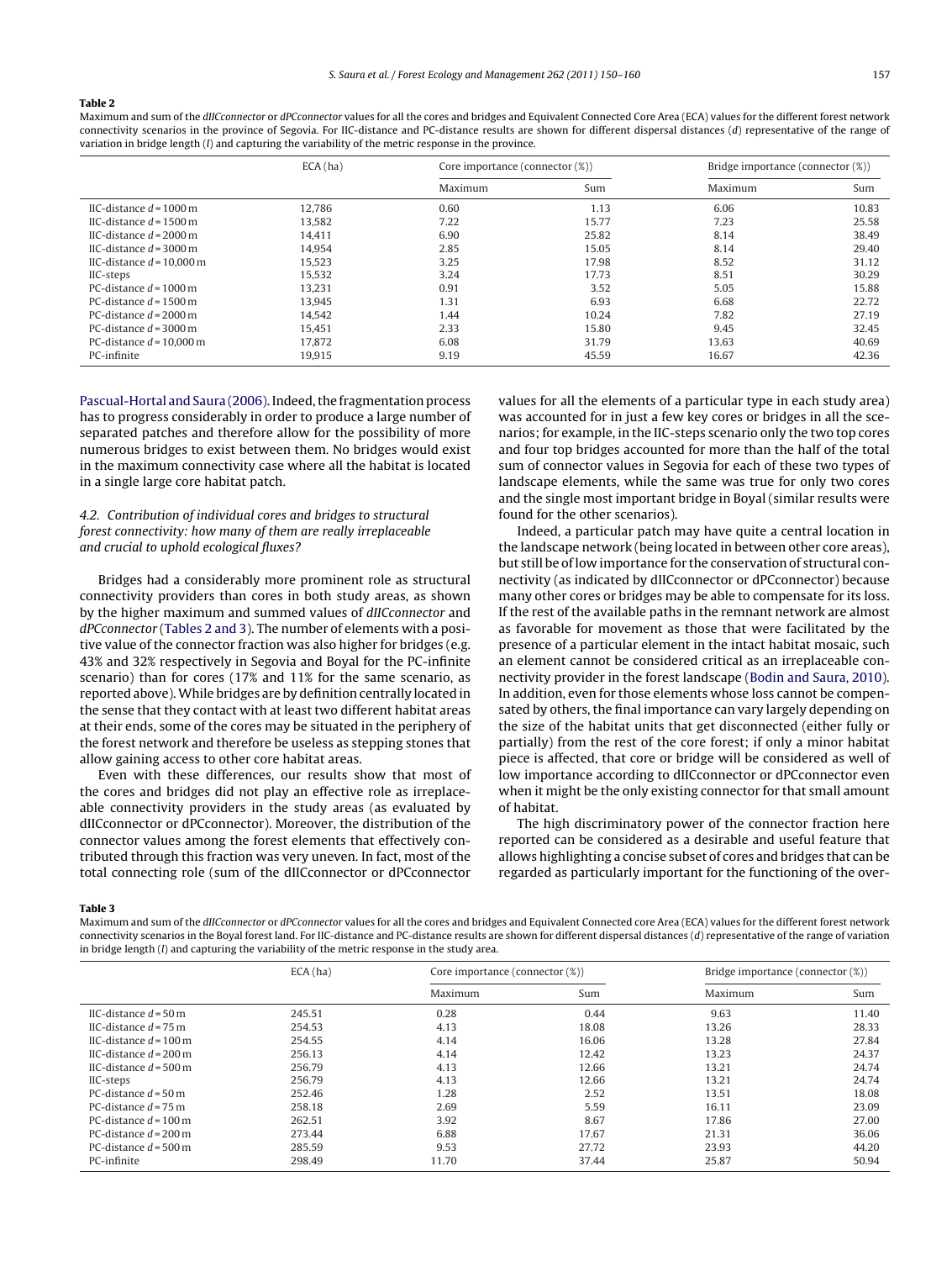all forest habitat network. A forest manager can therefore get clear guidelines on where the management and conservation efforts should be concentrated and prioritized, while at the same time having many alternative areas where to accommodate the rest of the management objectives and activities as required by the multifunctionality of forest resources.

In the Boyal forested land, the main management measure to be implemented in the key connectors here determined (top bridges in [Fig. 4\) c](#page-6-0)onsists of fencing to reduce the impact of livestock. This is because continuous grazing and browsing by cattle represents a serious problem for the survival of the acorns which, together with the soil compaction by livestock (that hinders seedling establishment), is the main threat for Quercus forest habitat regeneration and persistence. In these key areas fencing should be accompanied by a series of pruning and thinning treatments to reduce stand density. This would promote the growth of a smaller number of selected stems and the transition to more developed and mature forest stages. The abundance of cavities and large pieces of dead and decaying wood would therefore increase, improving the habitat quality and hence supporting the capacity of the connecting elements to attract and conduct dispersal for the endangered stag beetle.

The planning implications in the province of Segovia, given its much wider extent and the variety of forests it comprises, would focus, rather than on specific management measures at the stand level, on the large-scale design of the network of protected areas and on elucidating where the connectivity conservation efforts should be concentrated [\(Fig. 3\).](#page-6-0) Only 13% of the key cores and 6% of the key bridges were protected by the Natura 2000 network (average percentages for the different scenarios and distances listed in [Table 2\).](#page-7-0) This is because the Natura 2000 sites are concentrated in the SE of Segovia, along the highest altitudes in the Sierra de Guadarrama, failing to protect the key connecting core areas towards the North of the province ([Fig. 3\).](#page-6-0) On the other hand, the much weaker protection for key bridges than for key cores is a result of the criteria that have been used in the past for the selection of reserves not only in Segovia but in many other parts of the world. These were based basically in selecting for protection the largest blocks of forest habitat, while largely neglecting the same protection for corridors and other connectivity providers that made it possible to uphold the ecological fluxes and related ecosystem functioning between the protected areas. This paradigm is now shifting, and there is a large consensus in that the intermediate landscape elements need also to be taken into account in order to ensure the appropriateness and effectiveness of modern reserve designs ([Williams et al., 2005\).](#page-10-0)

## 4.3. Connectivity assessment for the different network scenarios: which one is more relevant to inform management decisions?

The maximum contribution of connecting elements to overall habitat availability was found in both study areas for the PC-infinite scenario, and both for cores and bridges ([Tables 2 and 3\)](#page-7-0). This is because when the species and fluxes are able to move freely throughout the network of cores and bridges irrespective of the distance to be traversed, the loss of a particular connecting element can have a larger impact on fluxes coming from further apart (eventually from any other site in the habitat network or component). However, when dispersal is limited by distance (IIC-distance or PC-distance) or by the number of movement steps (IIC-steps), the amount of fluxes and source areas that can use that element is comparatively lower, resulting in lower maximum and summed values of the connector fraction ([Tables 2 and 3\).](#page-7-0)

An important question that then remains is: which of the four scenarios is more relevant to inform forest management decisions as related to structural connectivity? It certainly depends on the management context and the type of ecological processes considered. For species able to disperse over very large distances through available connectors (i.e. very small bridge length compared to  $d$ ), IIC-steps or PC-infinite are the less data demanding scenarios and hence seem most appropriate. PC-infinite can also be suitable for those cases in which the structural connectors are fully effective conducting the movement with no cost or mortality for the species or flows: e.g. no predation occurs when the individuals disperse through these bridges and enough foraging resources are available along the connecting element. However, whether these conditions are fulfilled or not depends largely on the spatial and temporal scale of the analysis. The dispersal of the same species could be analyzed through PC-infinite in a particular and relatively limited study area with accordingly small cores and bridges (e.g. Boyal) but would need to be better considered through other more detailed scenarios like IIC-distance or PC-distance when the same dispersal process is analyzed at a wider spatial scale (e.g. Segovia). In this latter case, the length of the bridges that extend through the study area may considerably exceed the typical dispersal range of the species. Therefore the degree of connectivity would most probably be overestimated if assessed through IIC-steps or PC-infinite in this case, with the consequent potential biases in the assessment of the key forest elements and their individual importance. Even within the same study area and species, depending on whether the focus is on daily movements that configure the home range of a species or on genetic transmission across generations, the very different time horizons and related range of movements will determine which of these scenarios can be considered more appropriate for the structural connectivity analysis.

If we consider other ecological process such as wildfire spread, the temporal dimension gains even more importance for managing the forest landscape. When the objective is to reduce the amount of potential burnt forest land with a minimum cost in terms of forest habitat area loss, the key bridges here identified are in fact thin strips of forest land that might be able to effectively impede the fire spread over large areas. This would provide indications about where to concentrate extinction efforts once the fire has initiated, or about where to prioritize preventive measures such as forest thinning, cleaning, or firebreak construction. This applies to surface forest fires or to low intensity passive crown fires as long as fire whirls and spotting do not play a role in propagating the fire beyond the fire front without need for continuity in the forest fuel layer. When dealing with forest fire spread, the distance d should not be interpreted as a "static" distance that the fire is able to spread, but as the amount of advance in the fire front that can be expected in a given time horizon. This should be linked both to the predicted fire spread rates and to the time that a given fire source could be expected to burn before it is effectively suppressed or at least attacked by available extinction crews and equipment. The PC-infinite case corresponds to the non-extinction scenario, in which the fire will potentially burn all the vegetation fuel that is available and can be reached thanks to the bridges from a particular ignition point, which is unlikely to be the case in most of the situations. Similar considerations would apply for the spread of other disturbances, diseases, or invasive species.

#### **5. Conclusions and further possibilities**

We have presented the novel integration of two recent approaches for the analysis of forest landscape structural connectivity in a single workflow. The individual strengths and benefits provided by MSPA and the network habitat availability metrics naturally complement each other in an intuitive and effective manner. The proposed integration presents considerable synergies and added value to inform forest planning at a variety of scales, as has been illustrated in two study areas in Central Spain. Within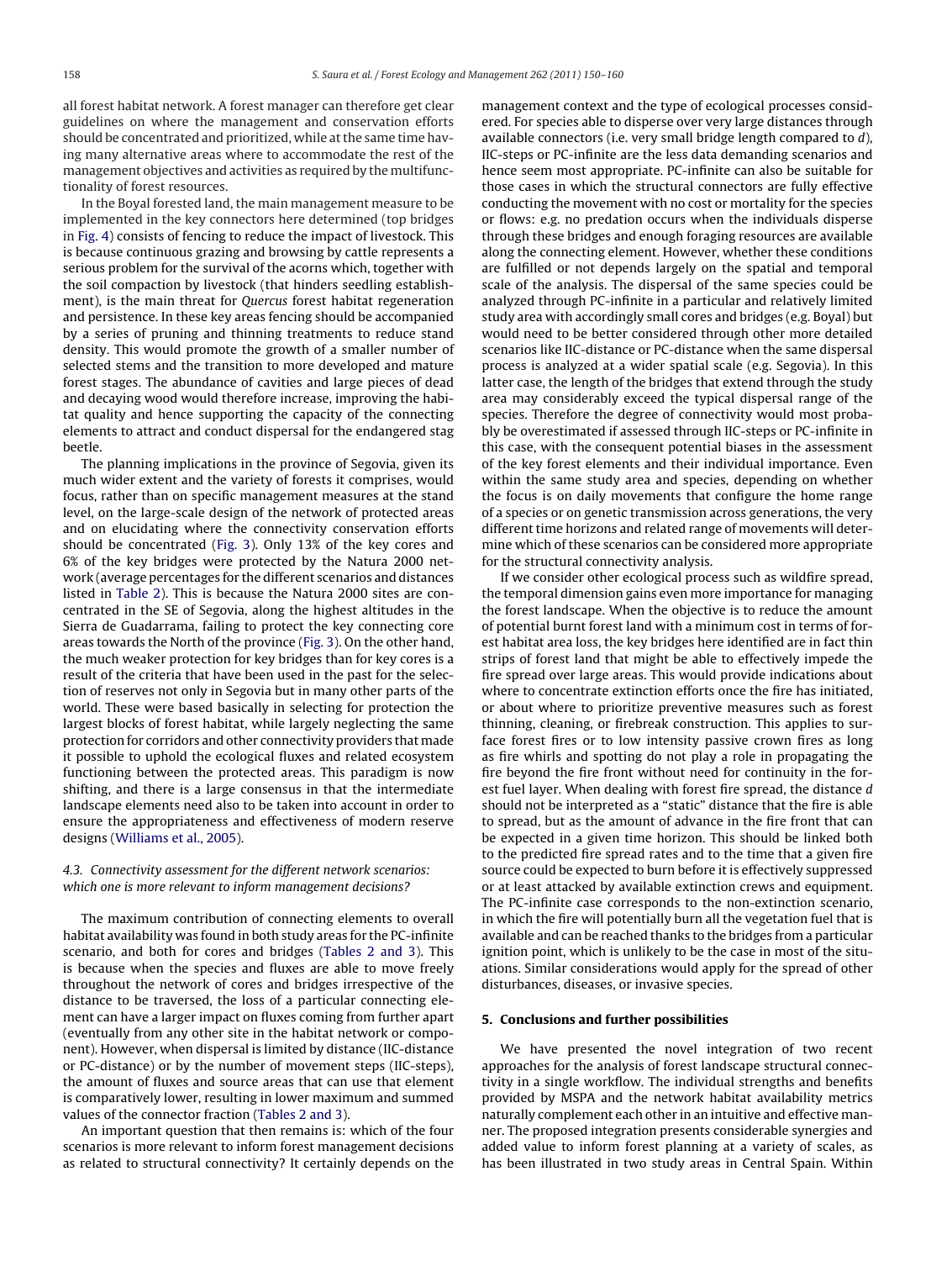<span id="page-9-0"></span>this joint analytical framework, we have offered a variety of ways (scenarios) to model and analyze forest network connectivity from where the manager can choose, depending on the focal ecological processes and the management targets. All these scenarios can be assessed in any study area through the new and freely available versions of the Guidos (MSPA) and Conefor Sensinode (network connectivity analysis) software packages. The proposed integration of the two approaches has already gone beyond the conceptual developments by implementing some of the features of Conefor Sensinode directly within Guidos. In this way, Guidos is now able to present the different forest landscape elements identified from the MSPA together with their individual importance for maintaining forest structural connectivity as evaluated through the PC-infinite scenario. For the other three scenarios (or any other analytical variant the user might want to consider) Guidos is able to produce from theMSPA results the appropriate files (node file and connection file) in the format that can be directly used by Conefor Sensinode without need of any other intermediate processing step.We believe that these solid links between both packages reinforce the applicability and practical possibilities of the proposed methodology.

The methodology here presented focuses both on the forest habitat patches and on the structural connectors (corridors) as thin strips of forest that allow increasing the amount of habitat that can be reached by forest dwelling species. These structural connectors are indeed important physical entities for biological conservation and forest biodiversity assessment. From a planning perspective, they can be considered as bottlenecks and crucial areas for species movement and as fragile elements that are likely to be the first affected by landscape changes and management decisions, therefore making them of particular conservation planning concern. We fully recognize however that structural connectivity does not embrace the full spectrum of possibilities that can be considered in a landscape connectivity assessment. Indeed, a functional connectivity analysis would need to take into account the ability of the species or ecological flows to venture and move a certain distance through different non-forested land covers in the landscape matrix ([Harrison and Bruna, 1999; Tischendorf and Fahrig, 2000\).](#page-10-0) Connectivity may be ensured not only when the existing forest habitat units are physically contiguous but also when a permeable matrix, a series of stepping stones or other connecting elements allow for the movement of a particular organism between habitat areas that might be physically distant [\(With et al., 1997; Adriaensen et al.,](#page-10-0) [2003; Manning et al., 2009; Rey Benayas et al., 2008\).](#page-10-0) Even within the scope of structural connectivity, and besides the physical continuity of forest areas, an important factor to ensure movement of species is the quality of connectors, which also varies across species ([Harrison and Bruna, 1999\).](#page-10-0) In addition, the width of the edge effect is also likely to vary not only with species but with many other factors such as the type of land covers in the matrix surrounding the forest areas and the fragment age ([Laurance et al., 2007\).](#page-10-0) In general, we recognize that the approach here adopted would need to incorporate more detailed species-specific traits in order to provide fully solid management guidelines in particular case studies. Finally, it is important to note that maintaining or upholding forest connectivity is not the only conservation alternative (and not necessarily the most efficient one) to ensure species viability. In particular, other well established measures such as maintaining or improving the amount and quality of habitat within individual forest patches can make an important or even larger contribution to the conservation of multiple species and ecological processes ([Hodgson et al., 2009\).](#page-10-0)

Our focus here was on a methodological framework for structural connectivity analysis, conceived as an operational approach that is easy to relate to forest management units and decisions and that can serve as an initial proxy for more complicated and detailed functional connectivity assessments. Our approach does not intend to exclude these other possibilities outlined above but rather provides planning guidelines related to structural connectivity that can be complemented and refined where appropriate with further empirical support and specific studies oriented to individual taxa and their functional responses to the landscape structure. In particular, the combined approach here proposed could be also applied or adapted to incorporate other considerations and analytical possibilities, such as (a) a more restrictive and species-oriented definition and identification of the input forest habitat areas and usable corridors, rather than a generic analysis jointly considering all forested areas within the landscape, (b) accounting for variable edge widths for different forest types and land covers in the surrounding matrix, (c) combining habitat availability indices with graph centrality metrics to gain insights on the vulnerability of the remnant forest landscape network to additional habitat losses (Bodin and Saura, 2010), (d) evaluating the potential benefits and efficiency of adding new forest habitat areas in the landscape through forestation or restoration programs ([García-Feced et al.,](#page-10-0) [2011\),](#page-10-0) (e) comparing the relative contribution to overall habitat connectivity and availability of investing efforts in protecting the structural connectors with the contribution resulting from other conservation management alternatives that might be more effective in some cases, as can be quantified by considering the three fractions of IIC or PC [\(Saura and Rubio, 2010\),](#page-10-0) and (f) assessing the effect of route redundancy on network analysis and related ecological flows ([Rayfield et al., 2011\).](#page-10-0) Functional connectivity analyses can also be undertaken and have been previously been reported through both the MSPA ([Vogt et al., 2009\)](#page-10-0) and the IIC or PC metrics [\(Saura and Pascual-Hortal, 2007; Saura et al., 2011, a](#page-10-0)nd many other studies as described in [http://www.conefor.org/applications.html\)](http://www.conefor.org/applications.html). Here we have presented a novel and different type of use of these metrics for a structural connectivity analysis linked to the MSPA that is less data demanding than those previous functional applications, and therefore may better match with the typical amount of data that is available or can be acquired in the context of a particular forest management plan.

In summary, our approach provides a solid methodological background not only for mapping core habitat areas and the structural connectors that may be able to conduct ecological fluxes between them, but also for measuring their individual role as irreplaceable providers of structural connectivity with the same units of measurement. Such a role is likely to be concentrated in a few forest elements, which allows implementing management measures to ensure structural connectivity while making such objective compatible with other management targets in the forest landscape.

### **Acknowledgements**

Funding was provided by the Spanish Ministry of Science and Innovation through DECOFOR project (AGL2009-07140/FOR). Support was also provided by the collaboration agreement (#31633) between the Joint Research Centre (JRC) of the European Commission and the Universidad Politécnica de Madrid. The initial ideas for this study were developed during a 4-month research stay of the first author as an invited visiting scientist at the JRC, funded through grant BE100480 from the Generalitat de Cataluña (Spain).

#### **References**

- Adriaensen, F., Chardon, J.P., De Blust, G., Swinnen, E., Villalba, S., Gulinck, H., Matthysen, E., 2003. The application of 'least-cost' modelling as a functional landscape model. Landsc. Urban Plann. 64, 233–247.
- Bailey, S., 2007. Increasing connectivity in fragmented landscapes: an investigation of evidence for biodiversity gain in woodlands. Forest Ecol. Manage. 238, 7–23.
- Bodin, Ö., Saura, S., 2010. Ranking individual habitat patches as connectivity providers: integrating network analysis and patch removal experiments. Ecol. Model. 221, 2393–2405.
- Crooks, K.R., Sanjayan, M. (Eds.), 2006. Connectivity Conservation. Cambridge University Press, New York.